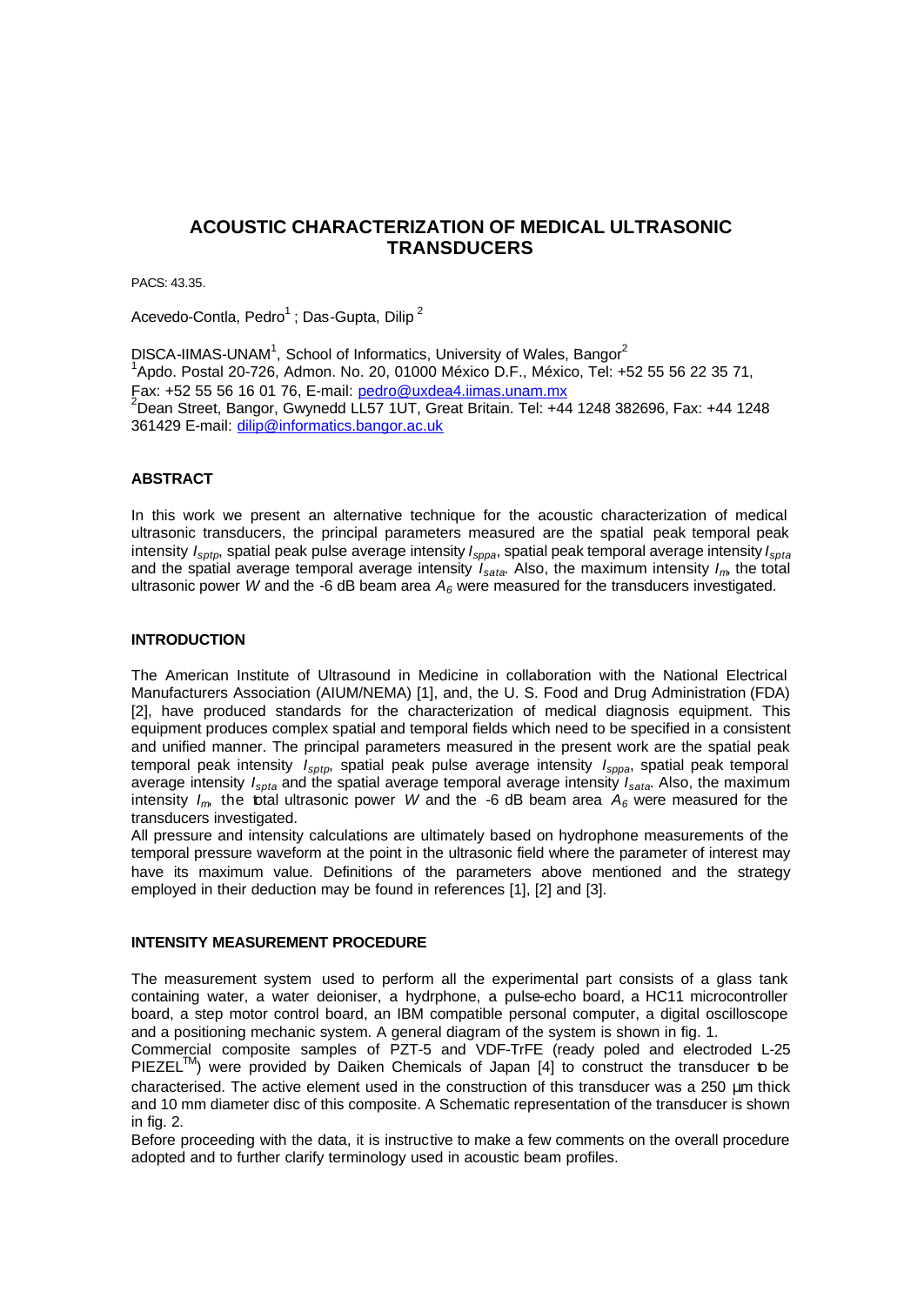Before a measurement can commence, the location where the peak temporal voltage lies must be found. This is achieved by initially aligning the hydrophone active element in the far-field of the transmitter device. The far-field is considered to be any point that lies beyond the focal length of the transducer.



**Fig. 1**.- General Diagram of the measurement system

The hydrophone is subsequently moved in the *x-y* planes (see figure 1) until a point is found where it detects a maximum signal. Upon successfully locating this point, it is moved towards the acoustic source (in the *z* direction) until a new maximum temporal voltage is registered. Minor adjustments are then made in the *x-y* directions to verify this point. As the hydrophone is moved in the direction of the transmitter (i.e. into its near-field) several positions along the beam axis will indicate a series of maximum voltages. The object of the exercise is to ensure that the maximum located above does not lie in the transmitter near-field. The point where the last signal maximum is observed along the beam axis, should coincide with its focal length, this distance is designated as *g* for an unfocussed transducer.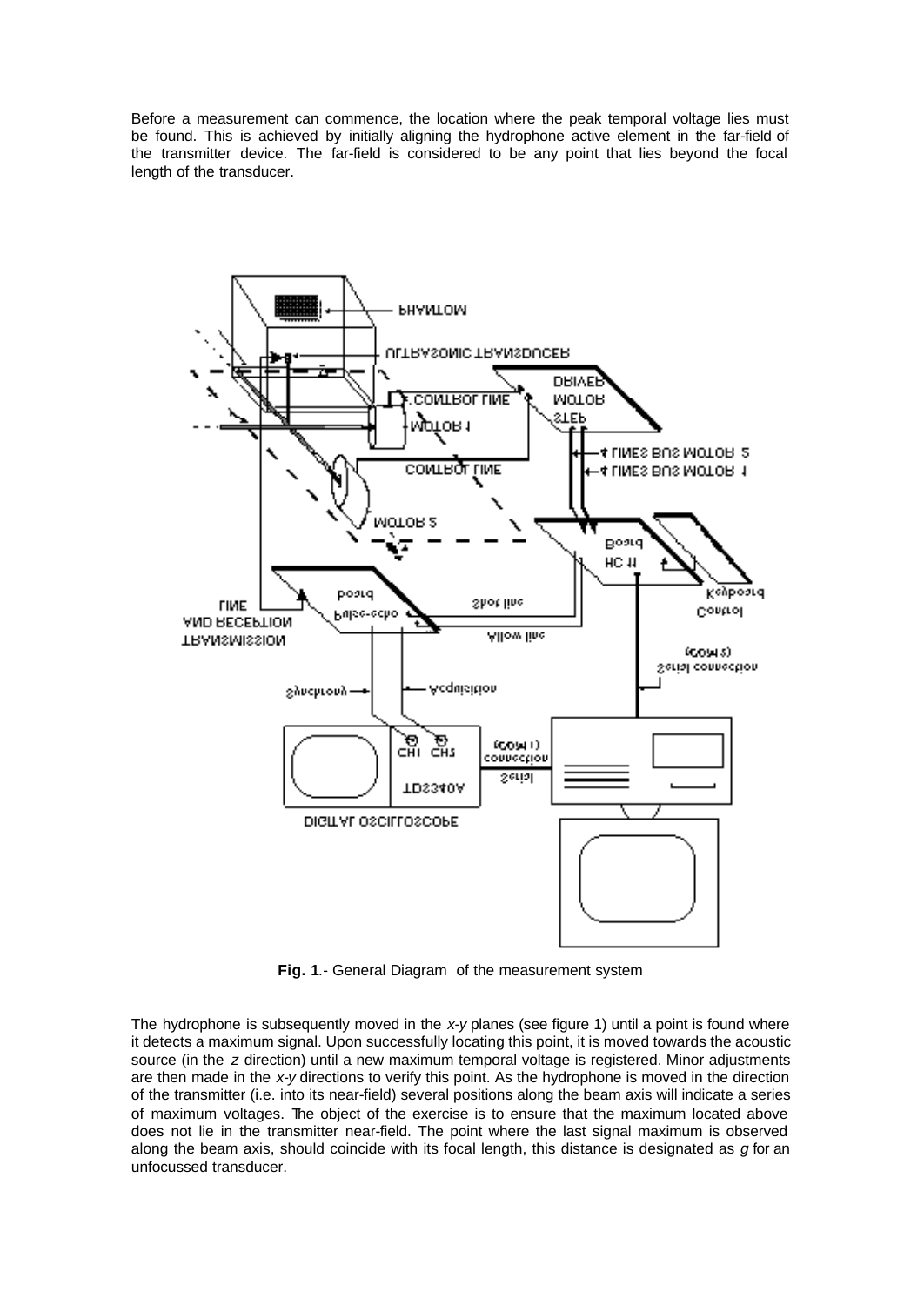

**Fig.2.-** Schematic representation of transducer

In practice, it is very difficult to accurately measure *g* directly. Instead, it was estimated here from the reciprocal of the time delay of acoustic echoes observed on the oscilloscope. For an unfocussed transducer,

$$
g=\frac{r^2}{\bm{I}_o} \quad m \tag{1}
$$

where *r* is the radius of the acoustic source and  $\lambda_0$  the wavelength of the signals propagating in the medium. Equation 1 may be re-written in terms of the acoustic velocity of water as,

$$
g = \frac{r^2(\,mm^2\,)\,f_0(MHz)}{1.5}\,mm\tag{2}
$$

The sound velocity in water in the above equation is assumed to be 1500 m/s. The distance defined by equation 2 translates into the delay-time observed on the oscilloscope as,

$$
\Delta t = \frac{r^2 \left( m m^2 \right) f_0 (M Hz)}{2.25} \quad \text{m}
$$
 (3)

where Δ*t* is the delay between firing the pulser and the arrival of the first echo. Thus, by keeping Δ*t* on the oscilloscope in conformance with equation 3, final adjustments to the hydrophone are made to identify precisely the location of the temporal peak voltage.

It is important to keep Δ*t* as small as possible in order to minimise the attenuation of signals in the water path. For an unfocussed transducer, the delay is directly proportional to the square of the active element radius. It is for this reason that the selected transducer radius was 5 mm.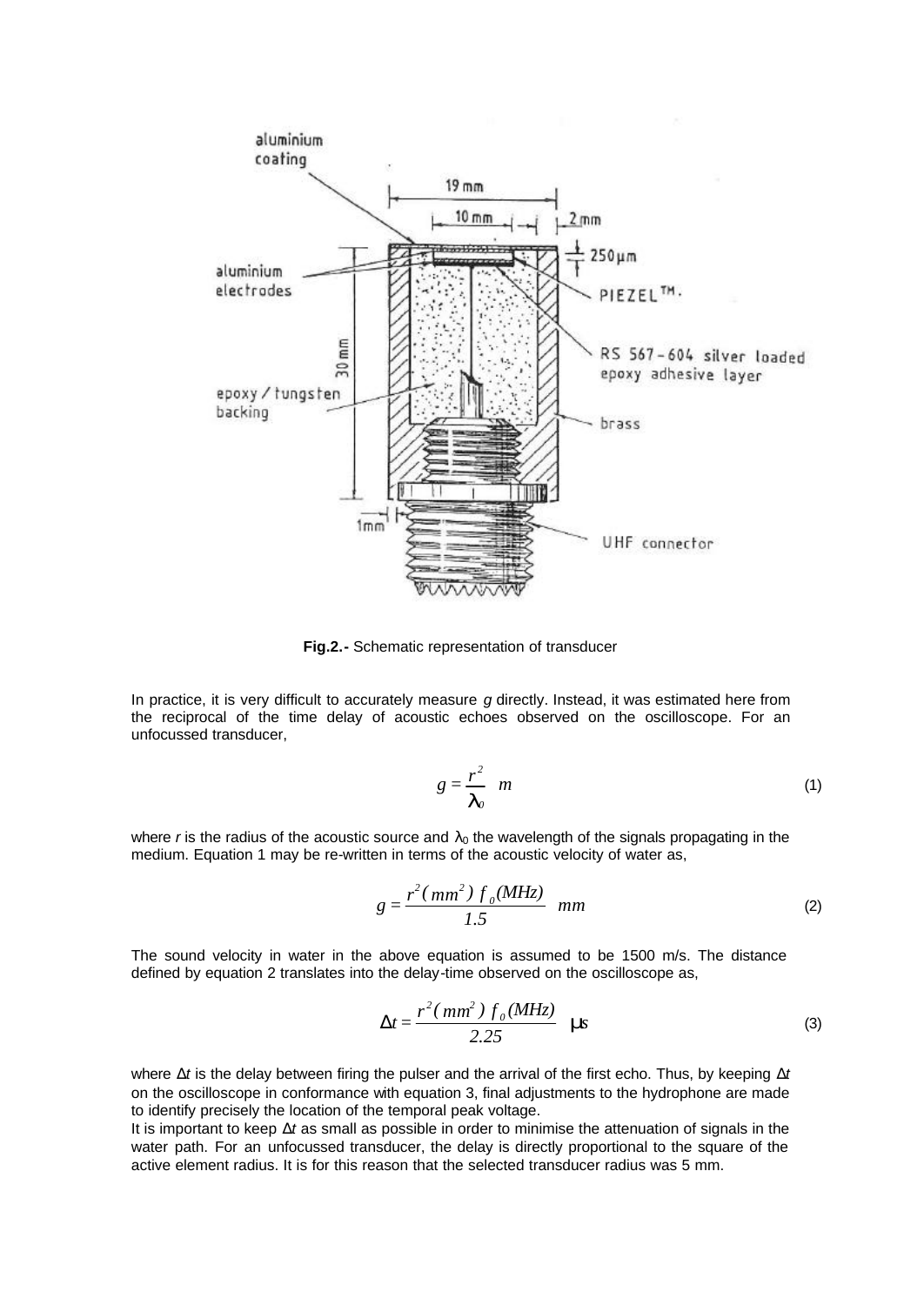Having establish the location of the temporal peak voltage, the hydrophone is then scanned in the *x-y* directions along at least four orthogonal radii. The time-voltage waveforms are digitised, averaged, stored and transferred to the microcomputer. The program computes the maximum value of pulse intensity integral and the peak voltage. The whole procedure is subsequently repeated by manually moving the hydrophone to a new position to execute a complete scan along the source radius. It was found more convenient in practice to start at one extreme of the beam (rather than the centre) and continue unidirectionally to the other extreme along the source diameter. The program was consequently modified to permit orthogonal diametric scans.

# **RESULTS**

Data for the transducer under test appear in figures 3 and 4 and table 1. The intensity values for this transducer seem to be higher than those for PVDF transducers, but not higher than the corresponding values for P(VDF-TrFE) [5]. At present, composite materials provide an option for the future advance in the design of transducers for medical diagnosis. Material researchers are aiming to obtain a composite material which possesses a high mechanical coupling coefficient, a high "figure of merit" *g*h*d*h (where *g*h and *d*h are the hydrostatic voltage and charge coefficient respectively), a low Q and an acoustic impedance which matches human tissue.

| Radius | I <sub>sata</sub> | W         | $R_6$ | $I_{\text{sptp}}$     | $I_{spta}$     |
|--------|-------------------|-----------|-------|-----------------------|----------------|
|        | $(\mu W/cm^2)$    | $(\mu W)$ | (mm)  | (mW/cm <sup>2</sup> ) | $(\mu W/cm^2)$ |
|        | 9.74              | 3.69      | 2.39  | 26.57                 | 21.63          |
| 2      | 10.71             | 2.95      | 1.79  | 26.57                 | 21.63          |
| 3      | 10.57             | 3.45      | 2.10  | 27.38                 | 21.97          |
| 4      | 11.59             | 3.01      | 1.83  | 27.38                 | 21.97          |

**Table 1** Intensity Data (with  $K_f^2 = 1.98 \times 10^{-11}$  (V<sup>2</sup>cm<sup>2</sup>/µW)),  $I_{sppa} = 9.6$  (mW/cm<sup>2</sup>),  $I_m$  = 18 (mW/cm<sup>2</sup>) and  $PD = 456$  (ns).

### **CONCLUSIONS**

All intensity calculations are ultimately based on hydrophone measurements of the temporal pressure waveform at the point in the ultrasonic field where the parameter of interest may have its maximum value. All intensity parameters reported in this work were checked and verified using methods described in the FDA's Guide. This was carried out in an attempt to assess the validity of the algorithms employed. The data presented in this work were found to comply with the uncertainty criterion outlined in the FDA's Guide.

The intensity values reported here are appreciably lower than those normally encountered in the literature. This may be attributed to the way in which the transducer was stimulated. Here, a broad-band excitation method was employed throughout. If the tone-burst is used instead, larger voltages are expected to be registered by the hydrophone. Secondly, although, deionised water was used in all the experiments, this needed to be de-gassed. This was not possible here but formation of minute air bubbles in the surfaces of the source and receiver was tried to be kept minimum.

Finally, it can be stated that the present measurement technique is an useful design aid in characterising prototype transducers if results are to be compared on an equal basis with a calibrated probe. If, on the other hand, the absolute transducer intensity values are required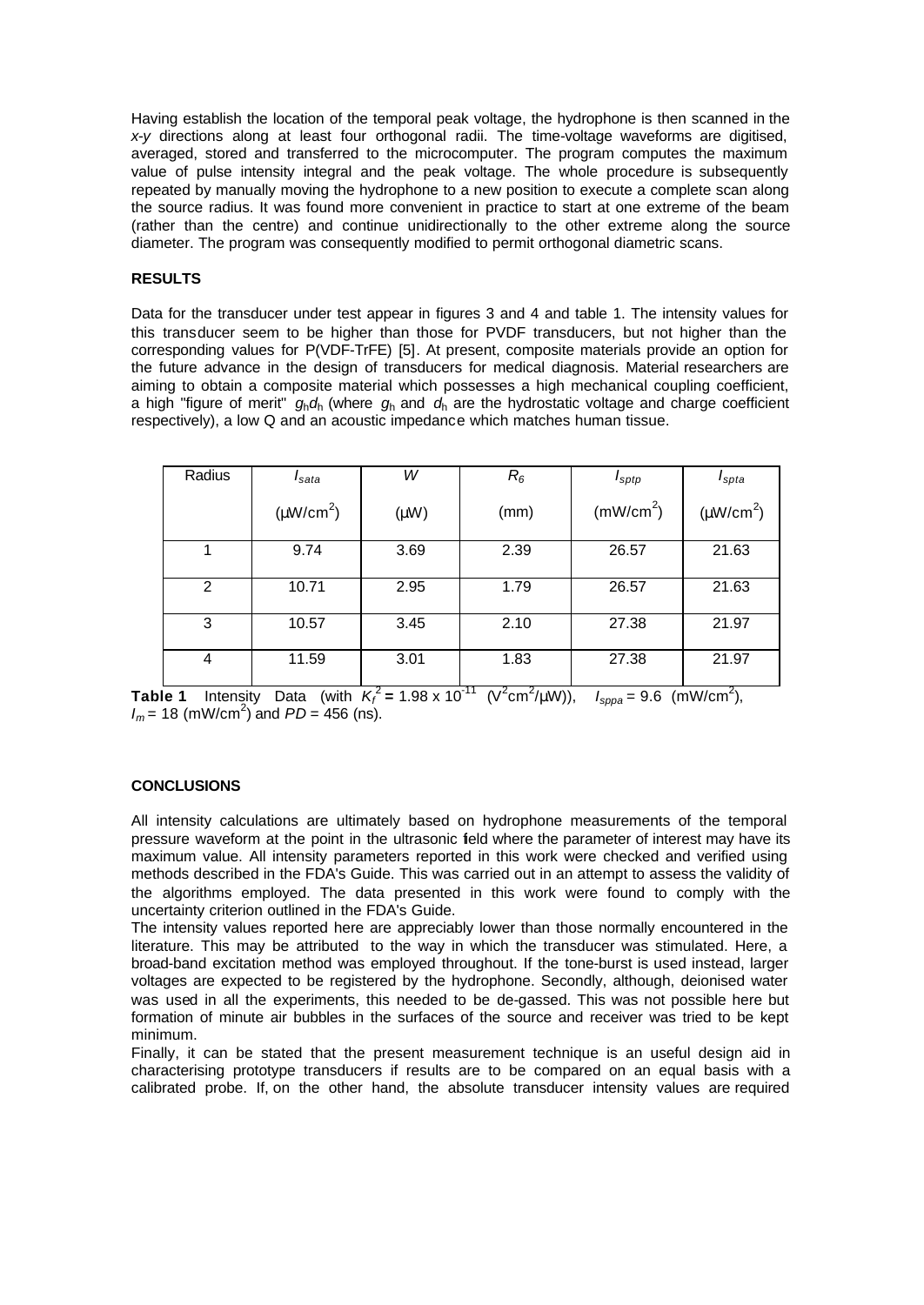

**Fig.3.-** Spatial plot of  $E_{\text{max}}$  and  $V^2_{\text{max}}$  along orthogonal diameters for transducer.



**Fig.4.-** Pulse intensity integral at centre of beam for transducer.

then additional equipment needs to be implemented to improve overall accuracy and repeatability.